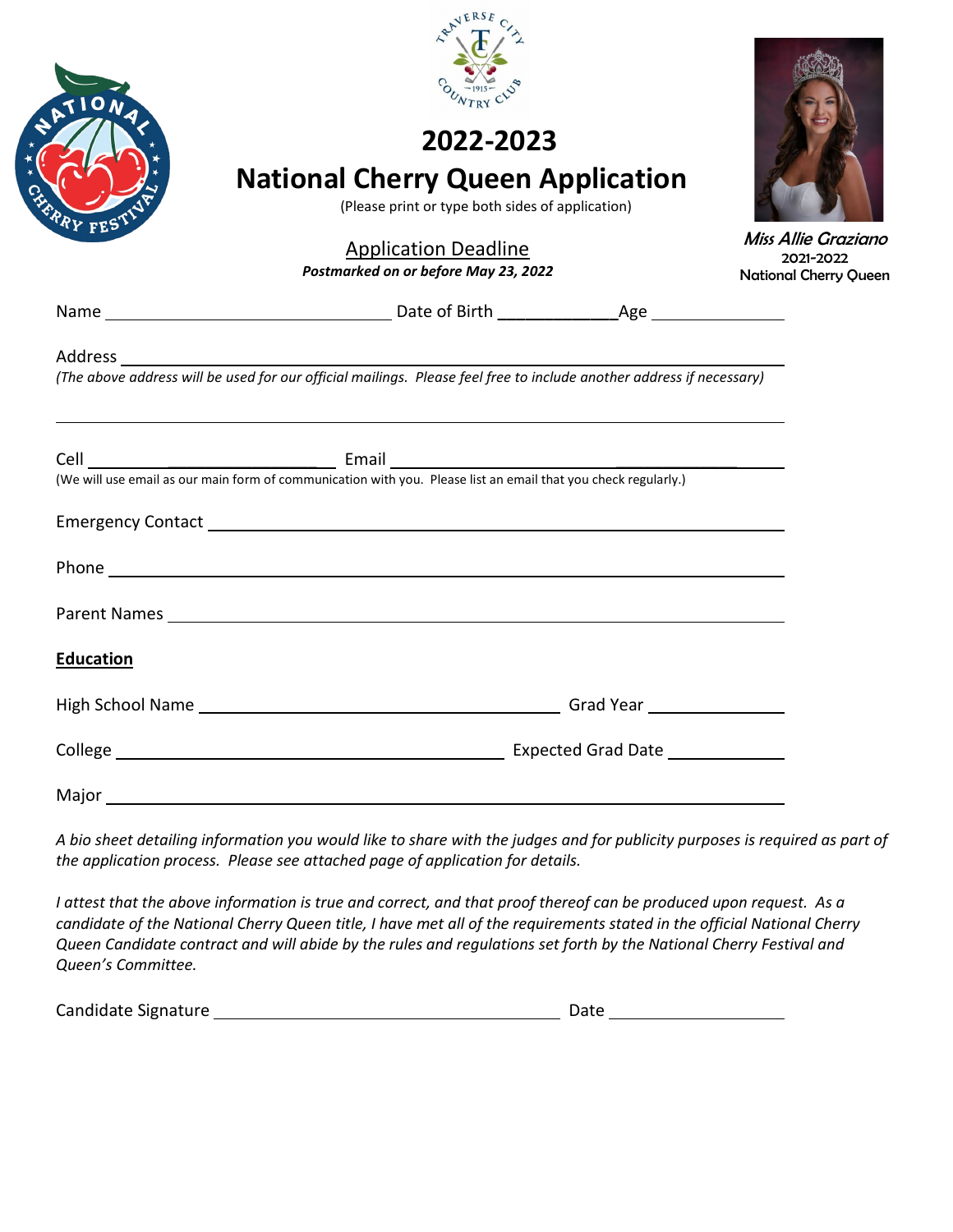#### **Application Requirement**

Please submit a one-page resume detailing information (awards, hobbies, organizational memberships, future goals, etc.) you would like to share with the judges. **This resume' is required for the application process and will be a part of the judging process and will be scored.** You may submit your resume' in outline or resume style. We also ask that you submit a bio, 250 words or less, describing yourself. A sample bio is enclosed. *Your name must appear on the top of the sheet and information should be limited to one side of one sheet*.

#### **Additional Information**

l

l

l

Why do you want to be National Cherry Queen?

How did you find out about this competition?

Do you have any food allergies or dietary requirements we should know about? **Yes / No** If yes, please list your requirements below:

Please list newspapers and/or radio stations in your home area we may contact about your participation:

#### **Initial the following items when completed:**

Application completed and signed

- Sponsor or sponsors authorization completed and signed
- \_\_\_\_\_\_\_\_\_\_ **Total sponsorship fee of** *\$500.00 postmarked on or before April 25 or \$600 April 26 through May 23, 2022* **from one or more sponsors. Once sponsorship fees have been submitted, there is no refund. However, the sponsor will be listed as a general program sponsor.** *Please make checks payable to "National Cherry Festival" and send to: National Cherry Festival; 521 S. Union Street, Traverse City, MI 49684*
- \_\_\_\_\_\_\_\_\_\_ Official Candidate Contract signed and enclosed
	- Your Candidate Bio *and* one-page resume' completed and enclosed
- \_\_\_\_\_\_\_\_\_\_ One (1) color, high resolution, digital headshot (at least 300 dpi)*.* This image will be used for the judge's books, media, and marketing materials. Please email photo to: [queenscommittee@cherryfestival.org;](mailto:queenscommittee@cherryfestival.org) Please include your sponsor(s) name with your email.

\_\_\_\_\_\_\_\_\_\_ **NEW! Please submit an unedited video from your phone (please only 1 minute or less in length) of you telling the judges about yourself. Think about what you'd like them to know about you! Make sure to include your name and where you are from in the introduction. The deadline for this submission is on or before Monday, May 23rd at 5 p.m. to [queenscommittee@cherryfestival.org.](mailto:queenscommittee@cherryfestival.org)** If you have any issues with submission, please email us.

**Please do not send in your application without all items completed as listed above.** Should you have any questions, please contact *Angela Sayler, Director of Queen's Activities, at (231) 649-1617 or emai[l queenscommittee@cherryfestival.org](mailto:queenscommittee@cherryfestival.org) for more information.*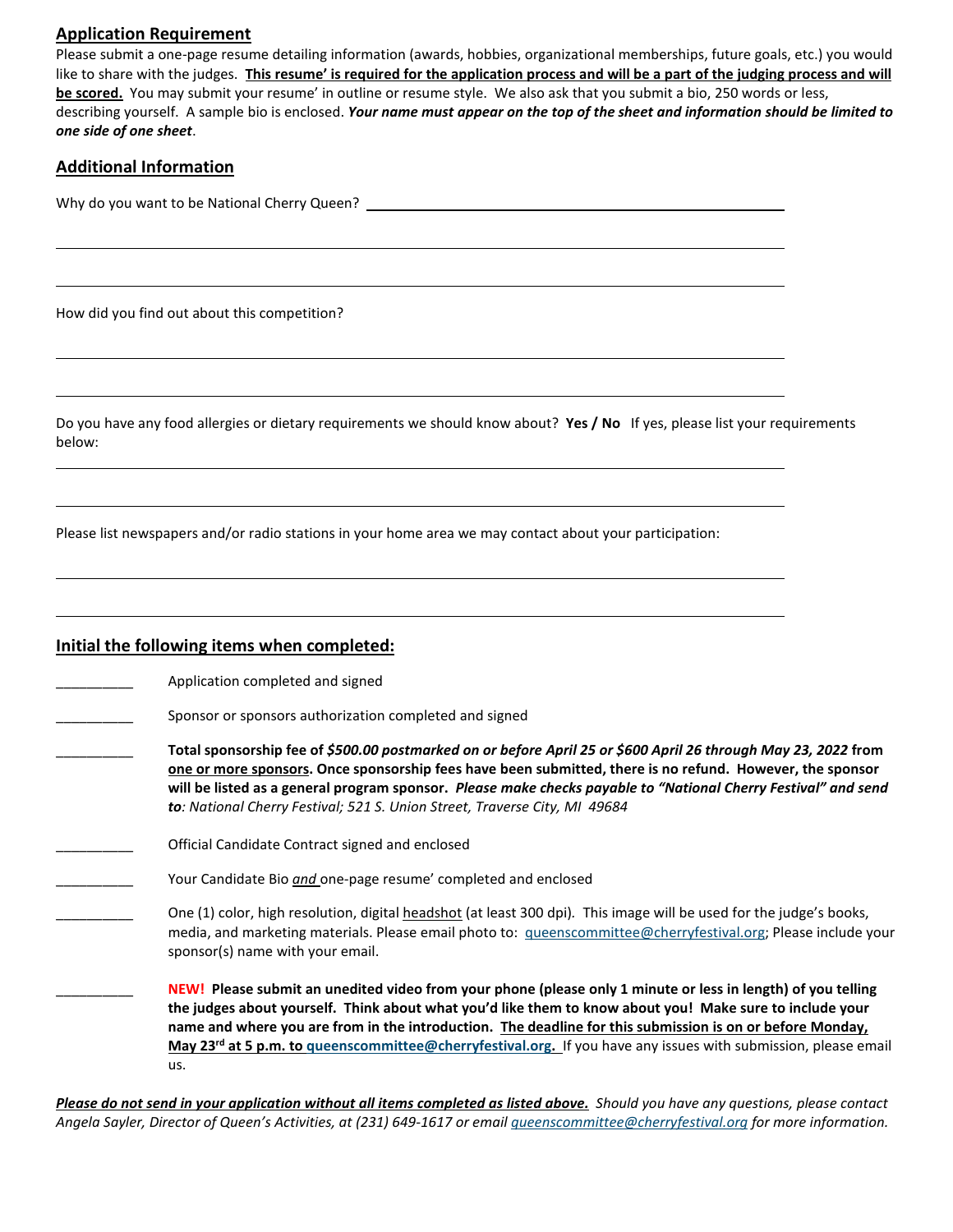

# **Sponsoring Organization Information and Authorization**

Thank you for sponsoring a young lady for the National Cherry Queen Competition. Each year, young ladies from all over Michigan compete for the chance to earn college scholarships, and for the opportunity to be a national spokesperson for the Cherry Industry and the National Cherry Festival. This year, we proudly boast scholarship awards of \$12,500.

Our Queen Selection competition takes place in two phases; "**Candidate Interviews/Selection**" on June 3/4, and the "**Final Queen Competition**" during National Cherry Festival week.

**Candidate Interviews/Selection, June 3-4, 2022**: All initial candidates participate in a series of 3 judged interviews, 1 cherry industry speech presentation, a personal introductory video, and resume'/application. A panel of judges will assess each candidate during these interviews, speech, as well as the quality of the video and personal resume' submission. The four candidates with the highest points at the end of Candidate interviews will receive a \$1,250 scholarship award to the school of her choice, a Festival wardrobe, and advance to the final round of competition during National Cherry Festival Week with all-expenses paid while in Traverse City.

**Final Queen Competition, July 2– July 9, 2022**: A new panel of secret judges will assess the qualities of each of the four Queen finalists as they serve as court members to the current Queen at various events. On Wednesday of Festival week, each Queen finalist will have an interview with the secret judges. On Thursday, they will have an interview with the remaining secret judges. A final interview will take place with all judges on Friday of Festival week. The new National Cherry Queen and 1st Runner-Up will be announced at the Queen's Ball. The 1st Runner-Up will receive a total scholarship award of \$1,750 and the new National Cherry Queen will receive a total scholarship award of \$8,250!

Your generous contribution will help a young lady receive an amazing experience. In addition, your sponsored candidate will include the name(s) of their sponsor at several public speaking opportunities throughout Selection Weekend.

Although becoming National Cherry Queen is ultimately the goal, it is our sincere hope that each participant will experience significant personal growth, wonderful memories and experiences, and lifelong friendships. Thank you for being a part of this experience.

| Website Address: <u>New York: Website Address:</u> New York: New York: New York: New York: New York: New York: New York: New York: New York: New York: New York: New York: New York: New York: New York: New York: New York: New Yo |  |  |
|-------------------------------------------------------------------------------------------------------------------------------------------------------------------------------------------------------------------------------------|--|--|
|                                                                                                                                                                                                                                     |  |  |
|                                                                                                                                                                                                                                     |  |  |

*Please make checks payable to the "National Cherry Festival" and mail to: 521 S. Union Street, Traverse City, MI 49684* 

*Candidate Name: \_\_\_\_\_\_\_\_\_\_\_\_\_\_\_\_\_\_\_\_\_\_\_\_\_\_\_\_\_\_\_\_\_\_\_\_\_\_\_\_\_\_\_\_\_\_\_\_\_\_*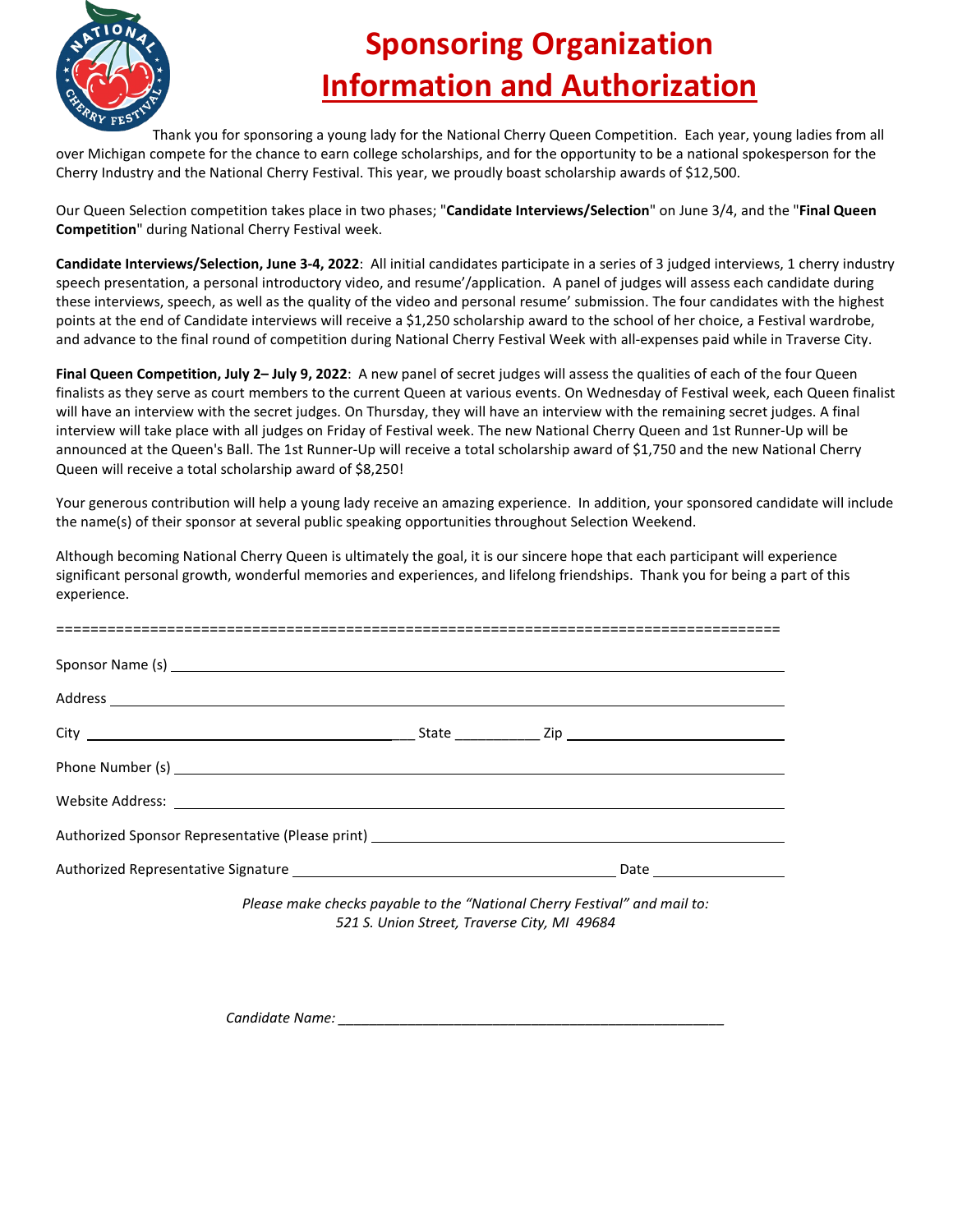## **Sample Candidate Bio**

*Grace Boyles 2018-2019 National Cherry Queen*

Grace is the 20-year-old daughter of Pete and Anne Boyles of Traverse City. She is a 2016 graduate of Elk Rapids High School and is entering her junior year at the University of Michigan where she is double majoring in Communications Studies and Creative Writing and Literature. Grace spends her time in Ann Arbor studying, enjoying sporting events, and participating in several student organizations. She is the executive producer of an all-women's sports show on WOLV TV called "Wolverine Women" and is an associate producer for Big Ten Network Student U at Michigan.

Grace was incredibly blessed to have served the Elk Rapids community as the 2017 Miss Elk Rapids. She is deeply thankful to have had the opportunity to advocate for her hometown all across Northern Michigan and to have been able to give back to the community which helped shape her into the young woman she is today. Grace fell in love with connecting with the people of Elk Rapids at Wednesday Nights on River Street and being a role model for the young girls on her Court and in the community.

Driven by her passion for sports and people's stories, Grace hopes to pursue a career in sports broadcasting.

Grace is graciously sponsored by Parker Harvey PLC.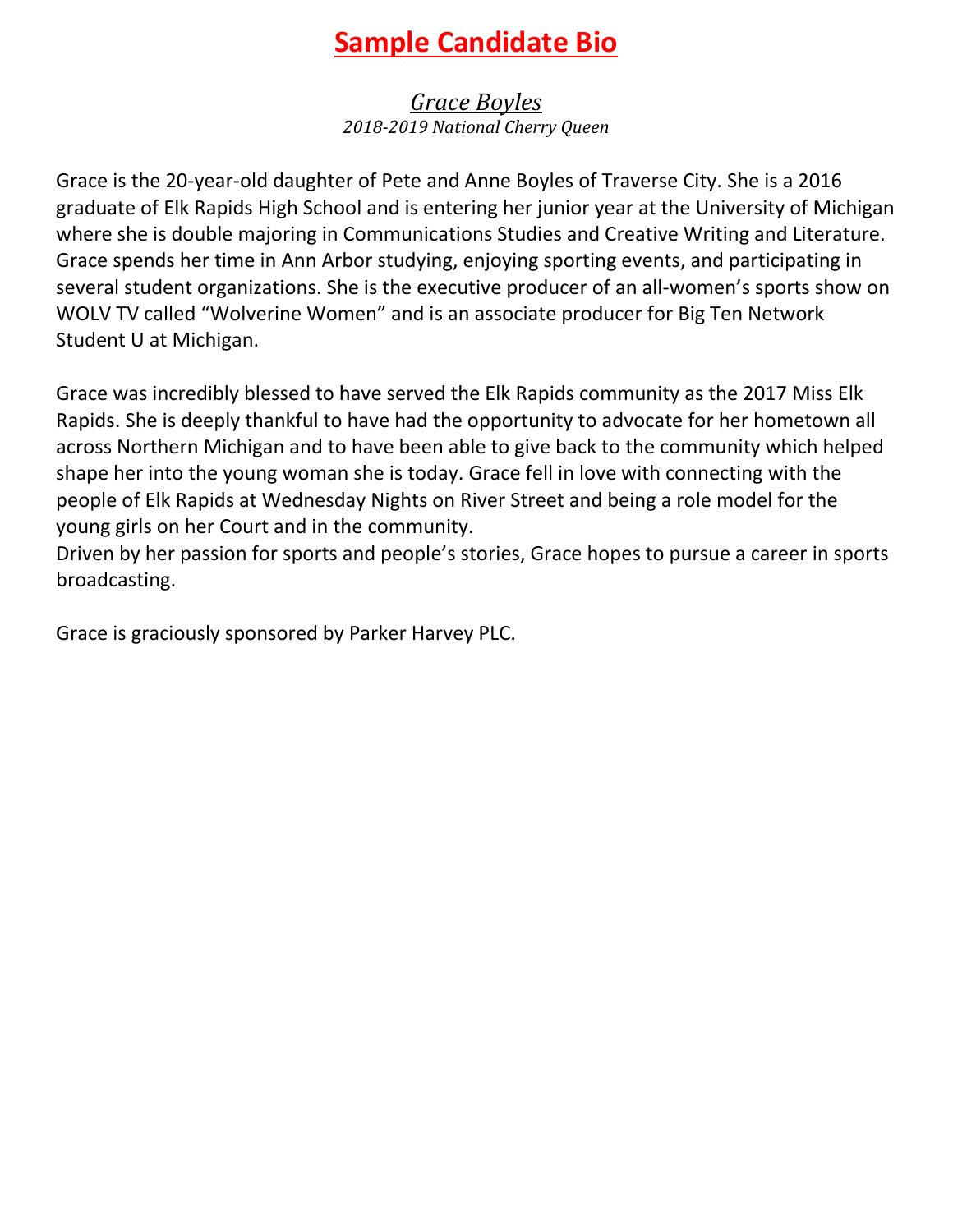

### **2022-23 NATIONAL CHERRY QUEEN CONTRACT**

- 1) All qualified candidates will compete in Candidate Selection Weekend, in which four girls will be chosen as a finalist for National Cherry Queen, held June 3-4, 2022. Candidates must be present the entire Selection Weekend. The four finalists chosen will return for final competition July 2 - July 9, 2022 during the week of Cherry Festival. The crowning will take place at the Coronation Ball, Friday July 8, 2022 at the Northwestern Michigan College's Hagerty Center.
- 2) Entrant agrees to abide by all rules established by the Queen's Committee and must sign the Candidate's Contract to signify this agreement.
- 3) Entrant must be a single female, never have been married or divorced and cannot be currently or throughout her reign cohabiting in lieu of marriage. She must not be pregnant, nor have any children.
- 4) Entrant must be between the ages of 19 -25 as of July 8, 2022. Entrant is a high school graduate or other institution of equivalent scholarship standing and can produce a diploma as proof thereof.
- 5) Entrant must be a resident of the State of Michigan.
- 6) Entrant must be of good character and conduct. The National Cherry Festival Queen's Committee may refuse entry to any applicant felt to be lacking in good character or displaying poor conduct.
- 7) Entrant is not under contract to any person, firm, organization, or corporation, nor have any other legal obligations that would prevent participation in the National Cherry Queen selection process.
- 8) Entrant will cooperate with the Program Director as to the format of the Program. Entrant agrees to time, manner, and method of judging, which shall be solely within the discretion of the National Cherry Queen's Committee and the National Cherry Festival. The decision of the judges and governing body will be final.
- 9) Entrant acknowledges that if chosen as the National Cherry Queen or has been chosen as one of the four finalists for 2 years, she is no longer eligible to compete even if all other eligibility requirements are met.
- 10) Contestants are not permitted to smoke or drink at **ANY TIME** during the competition**.** Contestants are expected to conduct themselves in such a manner so as not to bring discredit to herself, the program, or the National Cherry Festival.
- 11) Entrant must never have been convicted of a crime, is not or ever been a willing party to any wrong-doing, corruption, or financial impropriety.
- 12) Contestant authorizes the use of contestant's name and likeness for publication as the National Cherry Festival deems appropriate. This authorization shall include the use of all photographs, recordings, videos, or audiotapes made during the competition itself or during a title holder's reign.
- 13) It shall be understood that any violation of the Candidate's Contract, which includes the above Rules & Regulations, may cause automatic elimination from further judging, even during the competition itself, without advance notice.
- 14) Entrant understands that an educational scholarship will be awarded to her in the amount of \$1,250 if selected as a final four Queen Candidate and is paid directly to the school of her choice. In the event the entrant fails to abide by the rules and regulations governing this contest, she will immediately forfeit the aforementioned scholarship and also forfeit the position of Queen Candidate if deemed necessary by the National Cherry Festival. In the event she does not wish to avail herself of the educational advantages of this scholarship, then she shall forfeit this scholarship.

If, after accepting the scholarship, she desires to discontinue her education, she shall forfeit any unused portion of this scholarship. In the event that she has not started to use the scholarship fund within one year of the contest, she shall forfeit the entire scholarship fund. The scholarship is non-transferable. All unused scholarship funds shall revert into the National Cherry Festival Queen Scholarship fund.